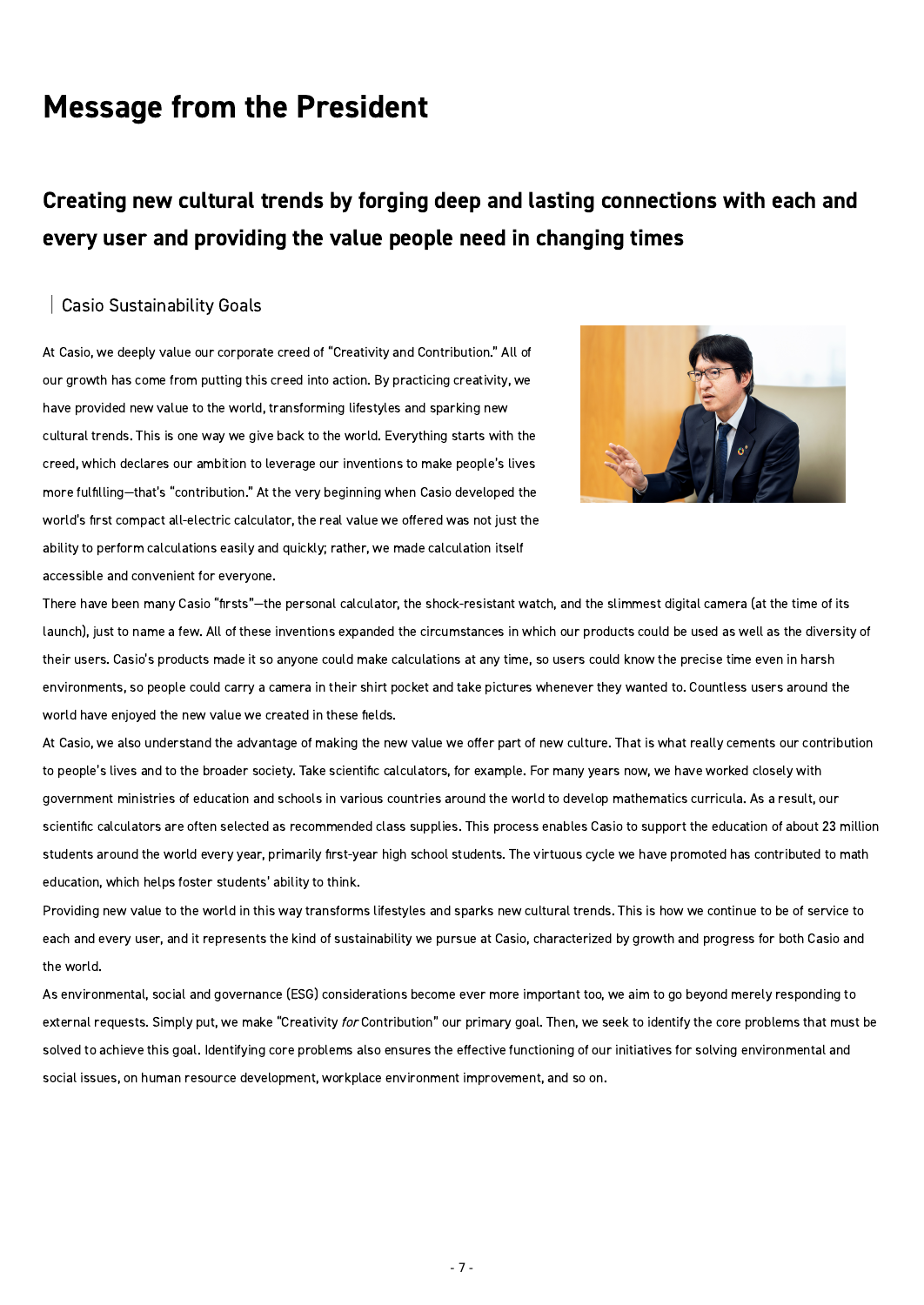#### │Reforming Governance and Strengthening Our Management Structure

To meet the demands of the changing times and continue to provide new value, we recognize that it is important for us to strengthen our management infrastructure.

In April 2021, we introduced a management execution system with three c-suite officers (CEO, CHRO, and CFO). This system enables optimal company-wide decision-making. We also adopted a management matrix with business and function dimensions. Under this system, front-line worksites conduct business efficiently and autonomously at their discretion and with responsibility.

Meanwhile, in June 2019, Casio revised standards for selecting outside directors and reduced the number of directors on the Board of Directors, which is responsible for making prompt decisions and fulfilling management oversight functions. With this overhaul of the board, we brought in members with a wealth of experience and knowledge in a range of areas including corporate management. Since then, the directors have been holding lively discussions considering the long-term perspective, and we are seeing the fruits of this governance reform. Going forward, we will continue to reinforce the governance system in light of the Board of Directors' evaluation of effectiveness.

#### │Addressing Sustainability Material Issues

One sustainability material issue for Casio at this moment is working to realize a decarbonized society. Casio's greenhouse gas reduction targets have been certified by SBTi as science-based targets. To achieve these targets, in July 2021, we switched the electricity used at our five major sites in Japan to renewable energy, and we are also working to reduce greenhouse gas emissions across the value chain. It is also essential that we leverage our business activities to help achieve the Sustainable Development Goals (SDGs), a set of targets the international community is working to achieve by 2030. In fiscal 2020, we articulated which of the SDGs Casio will focus on as sustainability goals for each of our businesses. At present, we are using our focus SDGs as the basis for reaffirming our business targets, and working to set new KPIs based on our business plan for the post-COVID-19 world.

This series of measures is positioned between the Board of Directors and the business execution function. By ensuring that the Sustainability Committee, composed of the heads of each business and the heads of each functional headquarters, discusses these measures thoroughly and then reports the results to the Board of Directors, we ensure the right steps are given approval as management issues before taking action.

#### │Building a Corporate Culture That Supports "Creativity for Contribution"

Casio has been carrying out various ESG initiatives to achieve its vision of sustainability. We are keenly aware of the importance of taking a long-term point of view. I believe that building a corporate culture that encourages this practice will be the key to making a difference in the world in the long term. This is why we strive for purpose-driven management at Casio and engage in dialogue with employees, aiming to foster an organizational culture in which employees, as stakeholders in the company, work together with management and one another to envision Casio's future and then put that shared vision into action. I am convinced that this will lead to employees working enthusiastically and at peak performance, with the right talent in the right positions, thereby maximizing the value Casio provides to each and every customer.